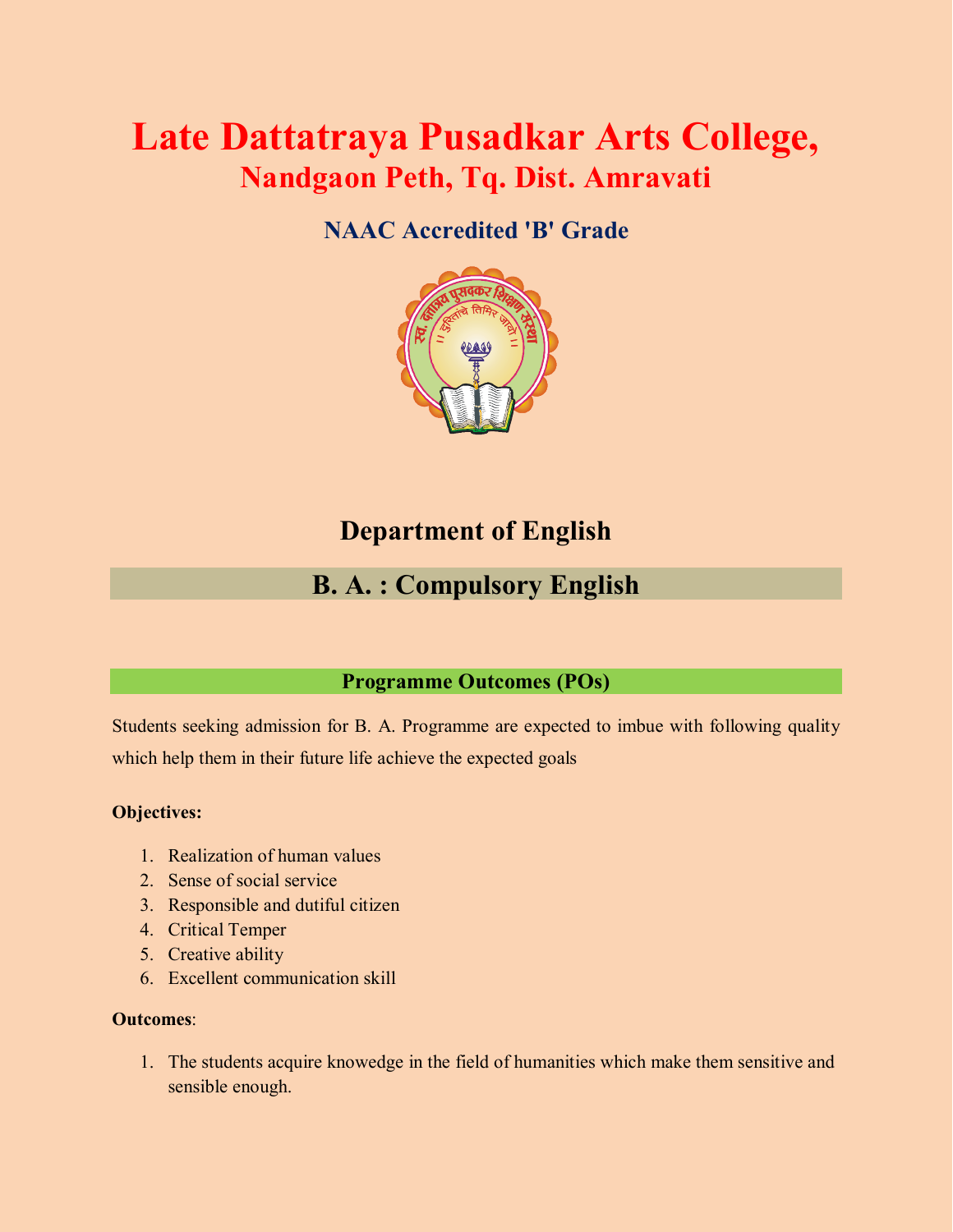- 2. The students acquaint with the social, economical, historical, ideological and philosophical tradition and thinking
- 3. This programme empowers the graduates to appear for various competitive examination or choose the P.G. programme of their choice
- 4. The students acquire knowledge with human values framing the base to deal with various problems in life with courage and humanity
- 5. The programme empowers the students to think and act over for the solution of various issues prevailed in the human life
- 6. The programme provides the base to be the responsible citizen

## **Programme Specific Outcomes**

## **Objectives:**

- 1. To bridge up the gap of the student's knowledge between H.S.C and U.G.
- 2. To acquaint the students with the basics of the subject of English
- 3. To develop the comprehensive attitude of the students in reading and writing.
- 4. To develop student's ability to use English language effectively in their day-to-day communication
- 5. To prepare the students with proper vocabulary and basic grammar
- 6. To acquaint students with literature and language

- 1. The students know the nature of the subject in comparison to the secondary level.
- 2. The students get more knowledge of structure and semantics.
- 3. The students have the literary sense and comprehension of the subject.
- 4. The students know the skills of communication skills in English and they use it effectively.
- 5. The students know about word formation and grammar.
- 6. The students know about literature through language.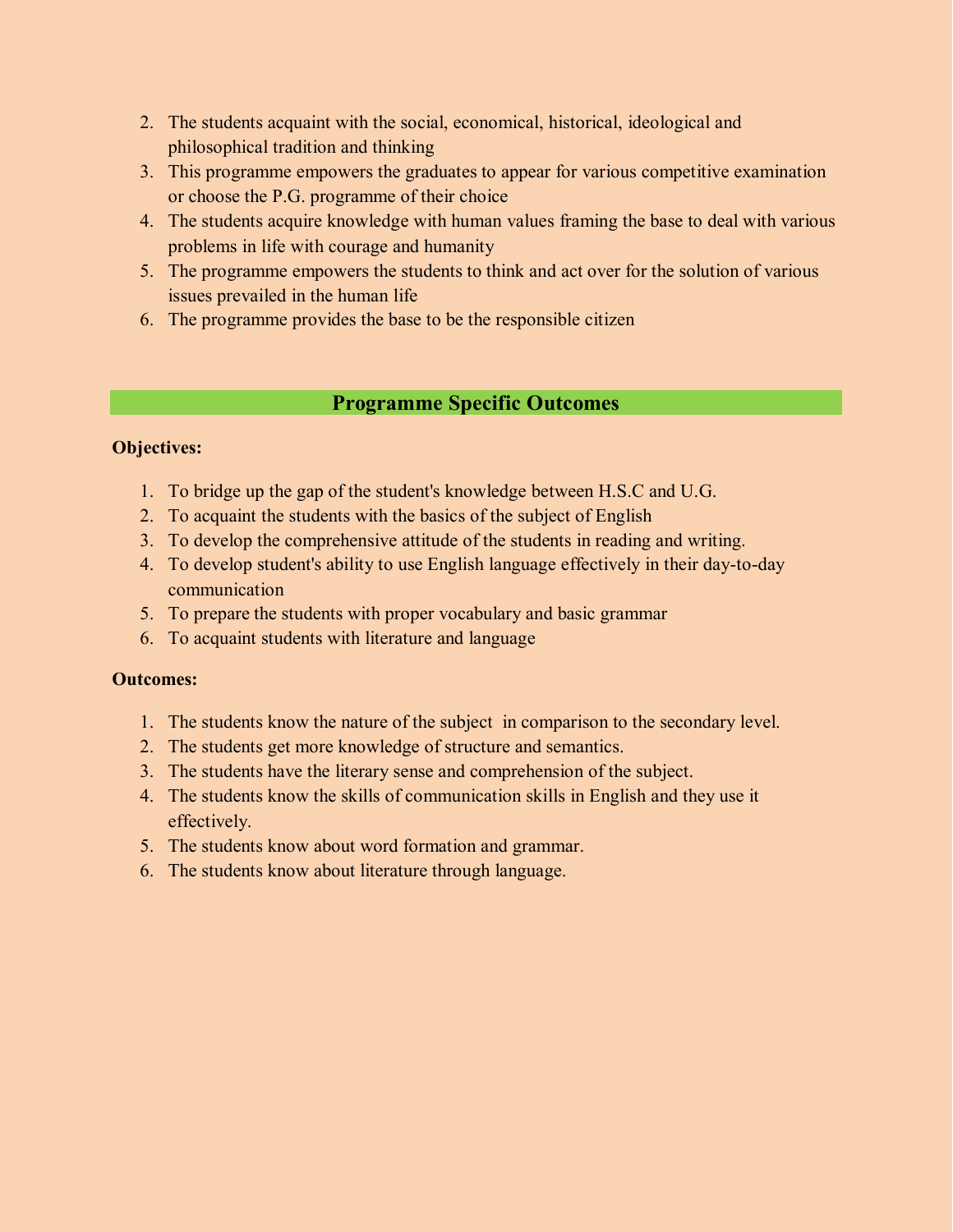## **Course Outcomes**

#### **B.A. Part I Semester I**

#### **Blooming Buds (Compulsory English Textbook)**

#### **Objectives:**

- 1. To enable students to possess sound knowledge of English
- 2. To acquaint students with literature
- 3. To prepare the students with proper vocabulary and basic grammar
- 4. To develop student's ability to use communication skills effectively in English

#### **Outcomes:**

- 1. The students possess sound knowledge of English
- 2. The students get the language knowledge through literature
- 3. The students understand the basic grammar and proper use of words
- 4. The students develop their ability to use English language effectively in their day-to-day communication

### **B.A. Part I Semester II**

### **Blooming Buds (Compulsory English Textbook)**

#### **Objectives:**

- 1. To prepare the students with vocabulary and basic grammar
- 2. To develop student's ability to use communication skills effectively in English
- 3. To develop student's comprehension level
- 4. To develop student's literary sense

- 1. The students understand basic grammar concepts and vacabulary
- 2. The students know excellent communication skills in English
- 3. The students understand the subject with deep thinking
- 4. The students have the literary sense and comprehension of the subject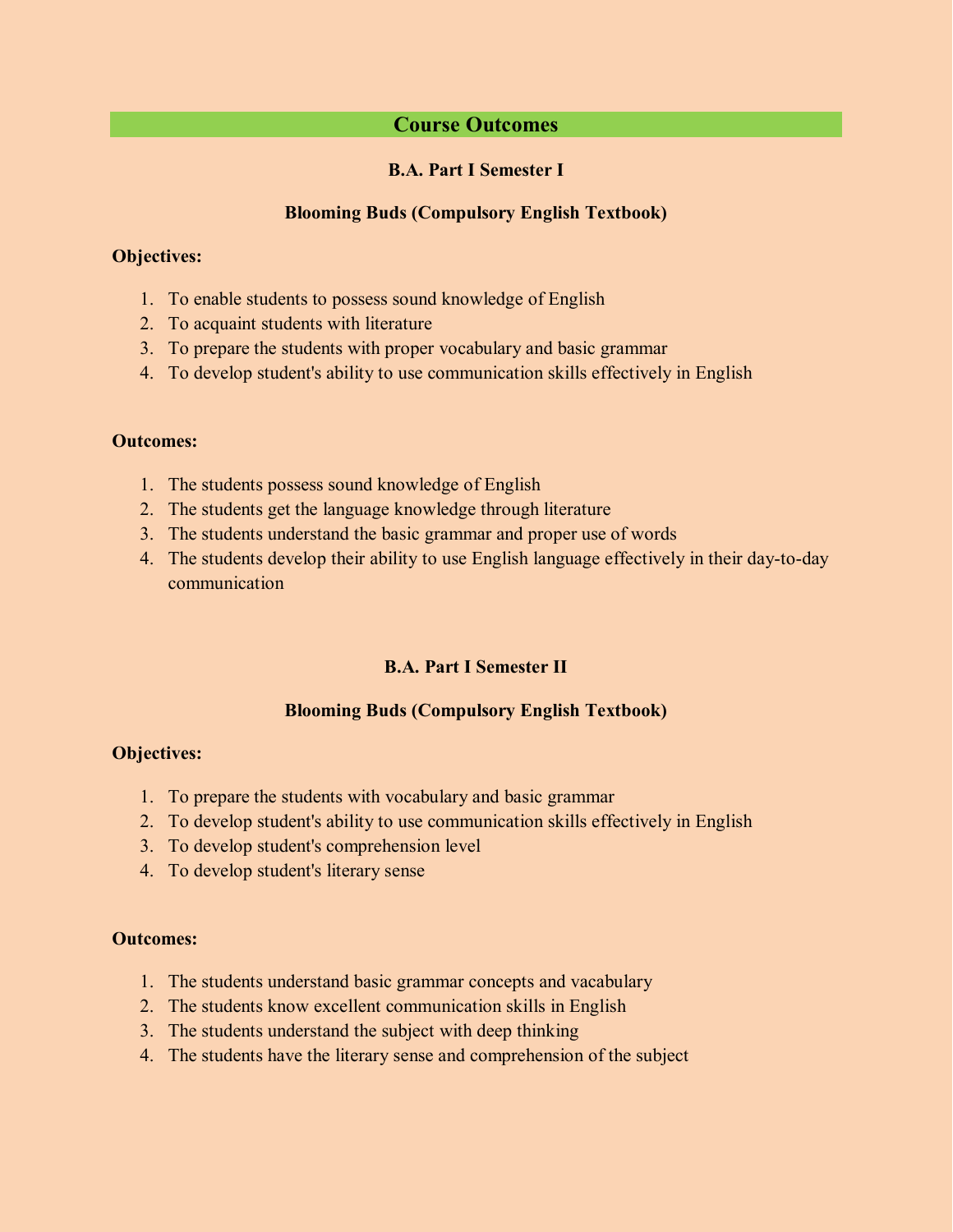## **B.A. Part II Semester III**

## **Blossoming Flowers (Compulsory English Textbook)**

## **Objectives**:

- 1. To enrich student's literary sense and insight
- 2. To develop student's awareness of art, culture, literature and language
- 3. To enhance student's competence and confidence in making effective use of English language
- 4. To develop student's ability to use English language accurately, appropriately and fluently

### **Outcomes:**

- 1. The students develop their literary sense and insight
- 2. The students expand their awareness of art, culture, literature and language
- 3. The students enhance their competence and confidence in making effective use of English
- 4. The students develop their ability to use English language effectively in their day-to-day communication

## **B.A. Part II Semester IV**

### **Blossoming Flowers (Compulsory English Textbook)**

### **Objectives:**

- 1. To equip the students with the nuances of the English language which includes proficiency in grammar
- 2. To prepare the students with the knowledge and skills that are prerequisite for employment
- 3. To develop the ability of the students to use communication skills in their day-to-day life
- 4. To develop students literary sense and insight

- 1. The students know the English language as a language at global level
- 2. The students get more knowledge and skills to become professionals
- 3. The students develop their ability to use communication skills in their day to day life
- 4. The students have the literary sense and insight of the subject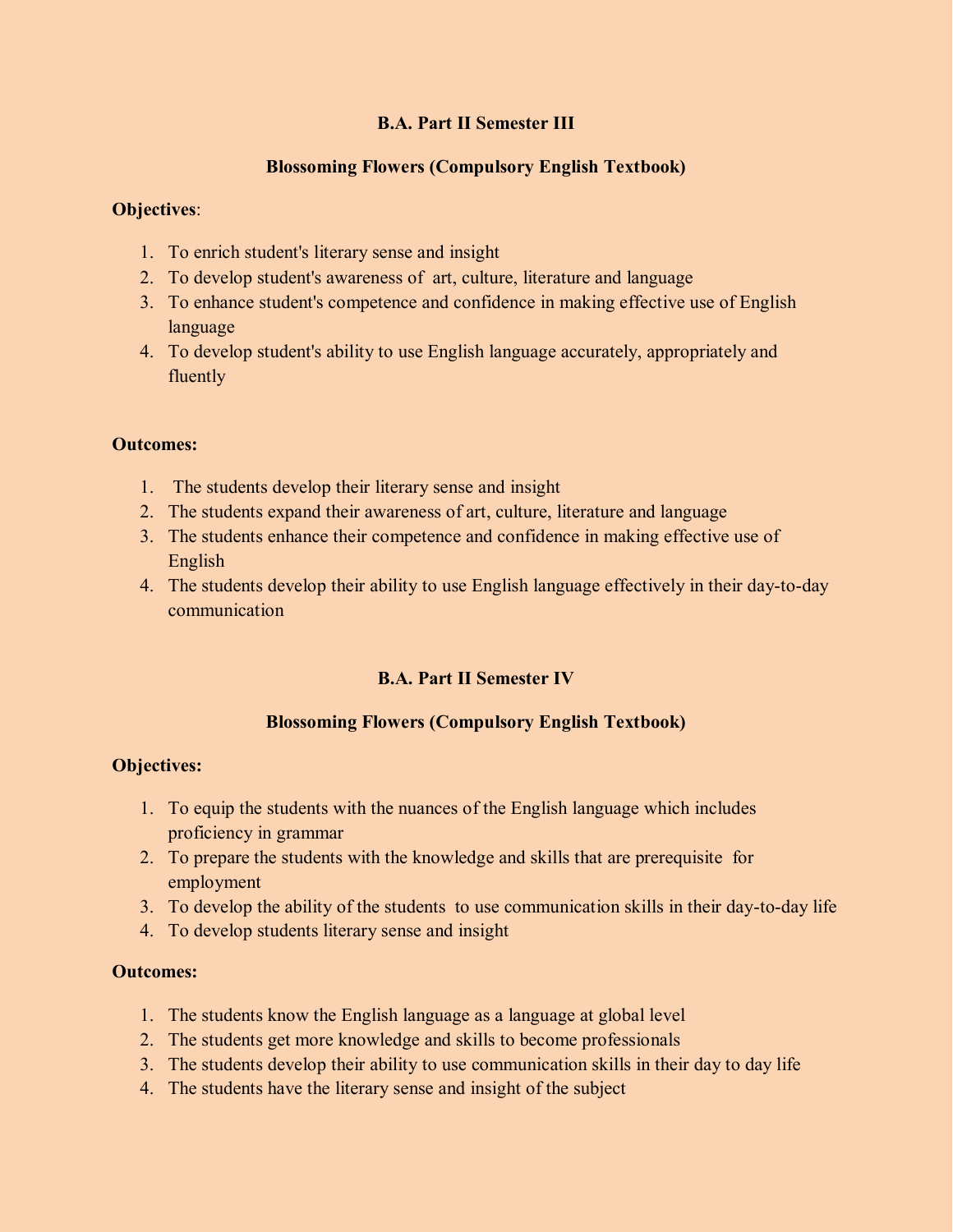## **B.A. Part III Semester V**

## **Sands of Time (Compulsory English Textbook)**

### **Objectives:**

- 1. To inspire and sensitise learners to all that is eternally valuable
- 2. To develop student's ability to use English language accurately, appropriately and fluently
- 3. To develop student's literary sense and insight
- 4. To prepare the students with the knowledge and skills that are prerequisite for employment

#### **Outcomes:**

- 1. The students comprehend and learn values in the wake of globalization
- 2. The students acquire high degree of proficiency and excellent communication skills in English
- 3. The students have the literary sense and insight of the subject
- 4. The students get more knowledge and skills to become professionals

## **B.A. Part III Semester VI**

### **Sands of Time (Compulsory English Textbook)**

### **Objectives:**

- 1. To enhance the competence of learners in English
- 2. To develop student's ability to use English language accurately, appropriately and fluently
- 3. To develop student's literary sense and insight
- 4. To prepare the students with the knowledge and skills that are prerequisite for employment

- 1. The students comprehend and use English easily and effectively
- 2. The students acquire high degree of proficiency in language and excellent communication skills in English
- 3. The students have the literary sense and insight of the subject
- 4. The students get more knowledge and skills to become professionals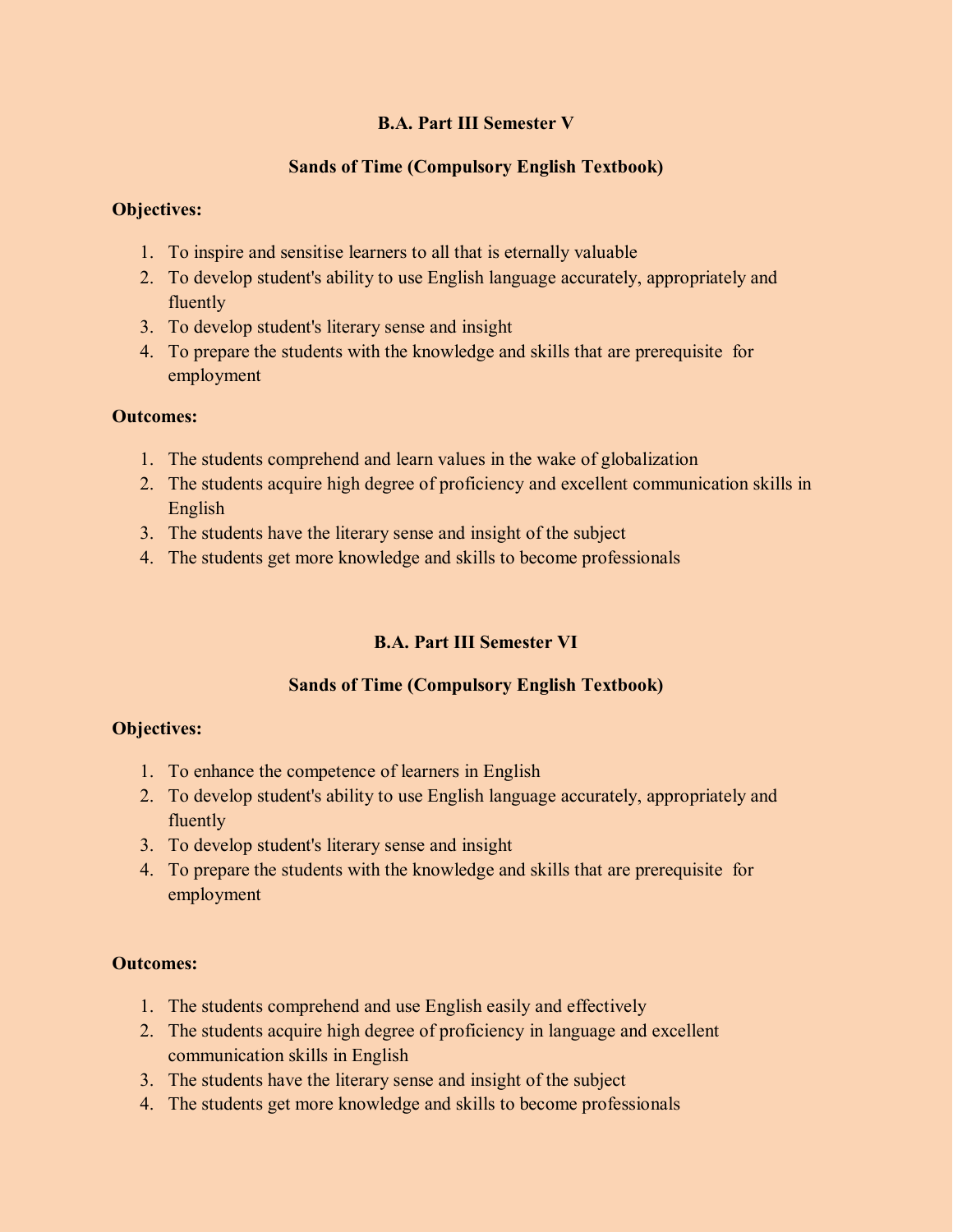# **Department of Marathi**

## **Programme Outcomes**

After successful completion of three years degree program in Compulsory Marathi (1011) a student should be able to

- 1) समाजाला मार्गदर्शन करणाऱ्या कृतिशील विचारवंताच्या परिचयातून विद्यार्थ्यांना भावी आयुष्याची प्रेरणा ਸਿਲਰੇ.
- 2) विविध वैचारिक लेखांमधून बुध्दिचा उपयोग संबंध मानवाच्या विकासासाठी केला पाहिजे हे समजते.
- 3) नैतिक मूल्यांचा ऱ्हास अंतिम विनाशाककडे नेतो हे अनेक कथांमधून विद्यार्थ्यांच्या मनावर बिंबवले जाते.
- 4) संत वाङ्मय कालबाह्रय झाले आहे, असे म्हणणाऱ्यांचे किती चुकीचे आहे हे संतांच्या निवडक अभगाच्या अभ्यासातून विद्यार्थ्यांच्या लक्षात येते.
- 5) असहाय दीनदलितांचे दु:ख कवी वेगवेगळया पध्दतीने कधी उपरोध, उपहास, कधी चीड संताप, कधी <u>आक्रमकता अशा निरनिराळया पध्दतींनी व्यक्त करतात. हे अनुभवताना विद्यार्थ्यांची काव्य जाणीव समृध्द</u> होते.
- $6$ ) व्याळानुसार समाजजीवनात होणाऱ्या परिवर्तनामुळे आपण आपल्या जुन्या जीवनशैलीतील कोणत्या चांगल्या गोष्टी गमावल्या याचे भान येते.
- 7) विविध प्रकारची 'लेखन कौशल्ये' विकसित करणे.
- 8) आज मराठीला अभिजात भाषेचा दर्जा मिळावा यासाठी आपला प्रयत्न सुरू आहे. त्यासाठी भाषा समृध्द करण्याचे प्रयत्न अखंड चालले पाहिजे समाजातील विविध स्तरातले लेखक निर्माण झाले तर भाषेची अभिवृध्दी होते.
- 9) आज परिघावरचे व परिघाबाहेरचे वेगवेगळया व्यवसायातील कोणकोणते लेखक मराठी भाषेला समृध्द करीत आहे. याचा विद्यार्थी विचार व शोध घेऊ लागतो.

## **Programme Specific Outcomes**

- 1) आज अकरावी ते पदव्युत्तर, एमपीएससी, युपीएससी व अन्य स्पर्धा परीक्षांसाठीच्या अभ्यासक्रमात उपयोजित मराठीचा समावेश झाला आहे.
- 2) व्यक्तिमत्व 'विकासासाठी' भाषिक कौशल्ये विकसित होतात.
- 3) प्रसारमाध्यमांसाठी विविध प्रकारची लेखन कौशल्ये आत्मसात होतात.
- 4) आज इंग्रजी भाषेचा पगडा वाढत असताना इंग्रजी इतकाच अर्थपूर्ण व्यवहार मराठीतून होऊ शकतो.
- 5) राज्य पातळीवर अधिकृतपणे निवडलेली राजभाषा ही केवळ राज्यशासनाच्या अंतर्गत व्यवहारासाठीच नसून शासनाने राज्यात सामान्यजनांशी संवाद साधन्यासाठीसृध्दा मराठी भाषा वापरणे अपेक्षित आहे याचा प्रसार होतो.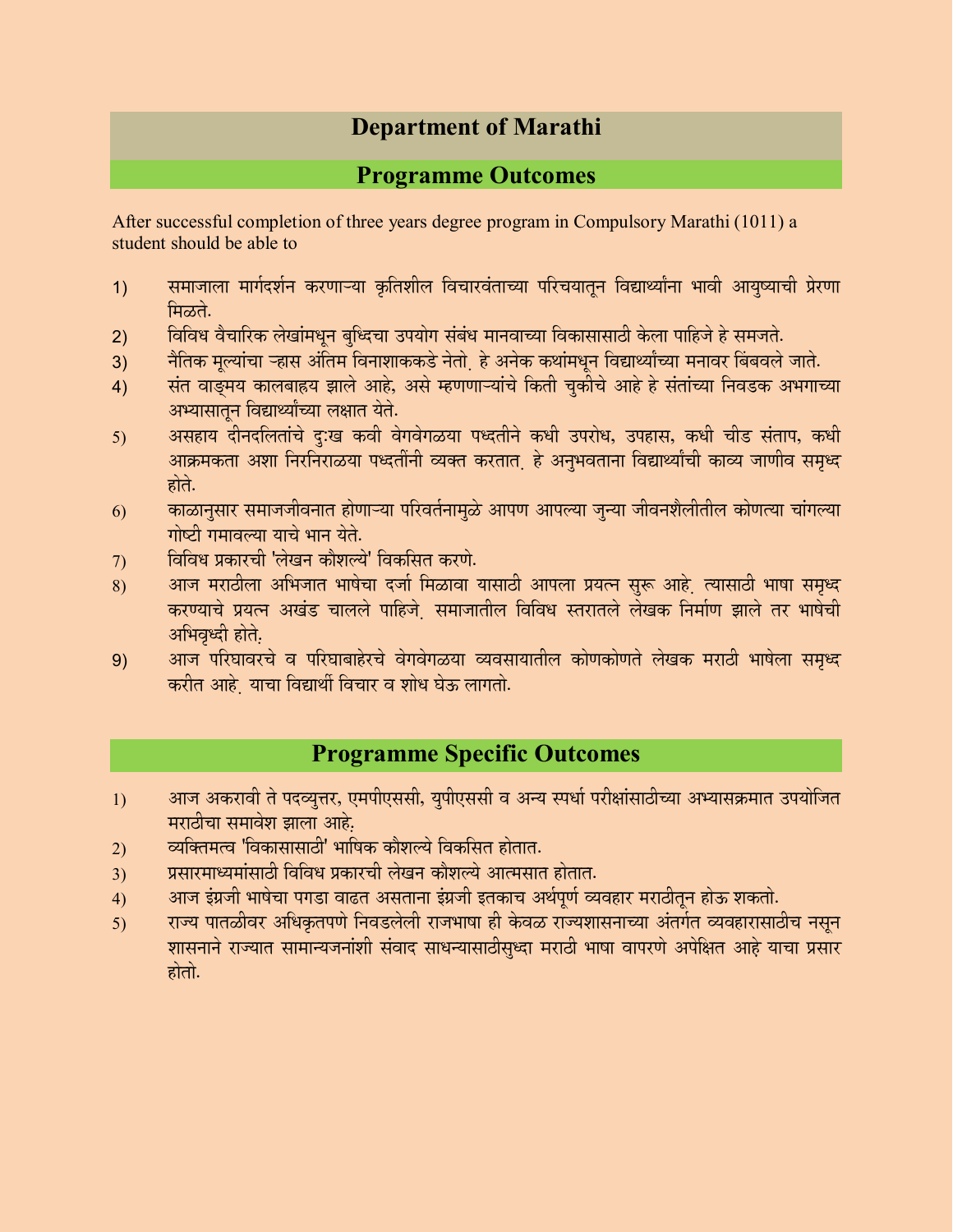## **Course Outcomes**

After completion of these courses students should be able to:

B.A. Part – I (Compulsory Marathi -1011) Sem – I

- 1) वैचारिक लेखांमधून आर्षमहाकाव्य, पुराणे, इतिहास यातील ध्येयनिष्ठ व्यक्तिचा परिचय होऊन आपल्या प्राचीन संस्कृतीचे स्वरूप समजते.
- 2) ललित विभागातून व्यायामाचे विविध उपयोग कळल्यावर वाढत्या वयातील मुलांना चालण्यातून व्यायामाचे महत्त्व कळते.
- 3) काळानुसार समाजजीवनात होणाऱ्या परिवर्तनामुळे आपण आपल्या जुन्या जीवनशैलीतील कोणत्या चांगल्या गोष्टी गमावल्या याचे भान येते.
- 4) मध्ययुगीन आणि आधुनिक कवितेच्या अभ्यासातून, संतांच्या चळवळीतून कशी आध्यात्मिक जागृती झाली आणि समाजाचे विविध स्तर काव्यक्षेत्रात उतरले हे समजते.
- 5) आधुनिक कवितांमधला आशय विविध प्रकारचा असतो कालबाहृय झालेल्या अनेक गोष्टींविरुध्द कवींनी केलेले बंड समजते. त्याचप्रमाणे शेतकऱ्यांच्या दुर्दशेबाबत तरूण सजग होतो.
- 6) लेखनविषयक नियम व मुद्रीतशोधन या अभ्यांसामुळे विद्यार्थ्यांना शृध्दलेखनाची ओळख होते.

B.A. Part – I (Compulsory Marathi -1011) Sem – II

- 1) वैचारिक लेखांमधून तरुणांचे उदुबोधन होते. तरूण वर्ग समाजपरिवर्तनासाठी कटीबध्द व्हावा, वैज्ञानिक दृष्टिकोन त्याने स्वीकारावा, स्त्रीशुद्रांच्याबाबतीत शिवाजी महाराजांपासून प्रेरणा घ्यावी हे विद्यार्थ्यांच्या लक्षात येते.
- 2) कोणताही विषय सर्वांगानी समजून घ्यावा याची गरज, महानुभाव यांच्या दाखल्याच्यारूपाने कळते<sub>.</sub> हा विचार <u>विद्यार्थ्यांपर्यंत जाऊन पाहोचतो.</u>
- 3) प्रामीण भागातील प्रतिष्ठित ताकतवान माणसे अडाणी, मजुरांना, भूमीहीनांना कसे नागवतात याची जाणी होते.
- 4) ऋतुंचा राजा वसंत अनुभवताना याचे वर्णन वाचताना पंचेइद्रियांना आनंद देणारा निसर्ग याबाबतची सवेदनशीलता लाभते.
- 5) ञाचीन आणि अर्वाचीन कवी, कवयित्री यांच्या कवितेतील भावाशय आणि अभिव्यक्ती पध्दती यांचा परिचय होतो.
- 6) व्यार्यालयीन पत्रव्यवहार, नोकरीसाठी, स्वपरिचय पत्र, अर्जलेखन यांच्या परिचयातून मराठी भाषेचा व्यावहारिक उपयोग कसा करावा हे कळते.

B.A. Part – II (Compulsory Marathi -1011) Sem – III

- 1) लोककल्याणासाठी झटणाऱ्या महान व्यक्तींच्या परिचयातून प्रेरणा मिळते. तसेच मराठीच्या समृध्दीसाठी <u>कोणते प्रयत्न व्हायला पाहिजेत ते समजते.</u>
- 2) ललित लेखांच्या सदरातील लेखांमधून थोर व्यक्तींची चौफेर दृष्टी, स्वभावनिष्ठ आणि प्रसंगनिष्ठ विनोद तसेच दलित आत्मकथनातून लेखकांची तीव्र जीवन संघर्ष कळतो.
- 3) संत कवी, कवयित्री समाजप्रबोधन, थार पुरूषांच्या कार्याचे मर्म न जाणणारा समाज, स्त्रिया व शेतकरी वर्ग यांचे शोषण, असहय ध्वनिप्रदूषण यांची अभिव्यक्ती अनुभवास मिळते.
- 4) प्रभावी वक्तृत्वकला आणि निटके सूत्रसंचालन कसे असावे ते कळते.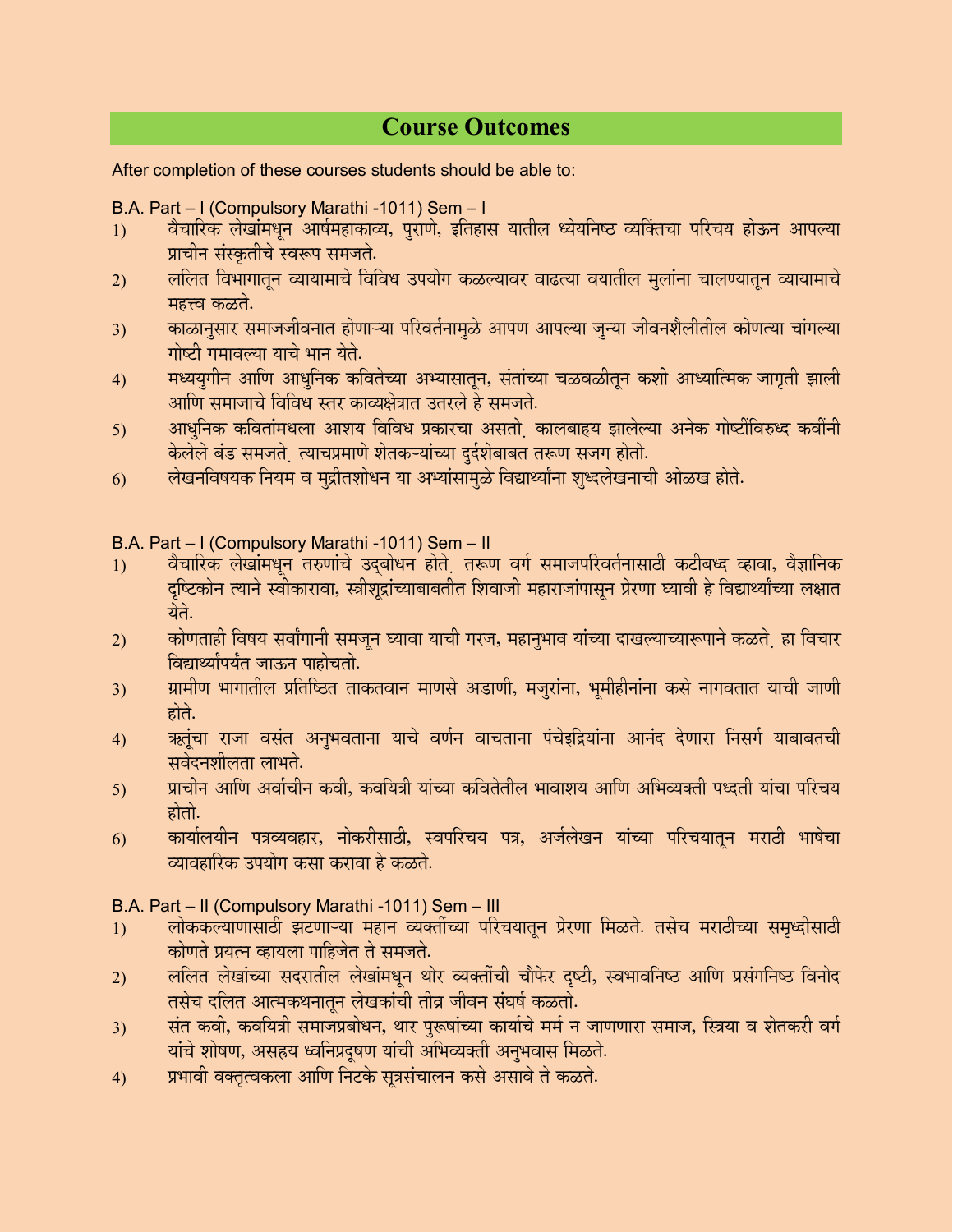B.A. Part – II (Compulsory Marathi -1011) Sem – IV

- 1) द्यीपुरूष विषमतेवर आत्मपरीक्षणाची गरज, वैज्ञानिक दृष्टिकोन याचे महत्त्व कळते.
- $\dot{z})$   $\dot{z}$  संत गाडगेबाबांची आगळीवेगळी कीर्तन पध्दती, दारिद्रय व नियती यापायी झालेली एका दलित मजराची वाताहत, स्त्रीवादी विचारांमुळे येणारे आत्मभान यांचे दर्शन होते.
- 3) ञाचीन व अर्वाचीन कवितांमधून दांभिकतेवरील प्रहार, मनाला येणारे नैराश्य, चीड, उबग, आशावाद इत्यादी भाव कधी छंदातून तर कधी मुक्तछंदातून व्यक्त होतात.
- 4) प्राचीन अर्वाचीन कवितांमधुन कवीचे निरनिराळे उत्कटभाव कसे प्रभावीपणे व्यक्त झाले आहेत ते कळते.
- 5) माहितीपत्रक, निमंत्रणपत्र व कार्यक्रमपत्रिका यांचे स्वरूप कसे असावे ते कळते.

B.A. Part – III (Compulsory Marathi -1011) Sem – V

- 1) वैचारिक लेखातून शेतकऱ्यांचे शोषण, अंधश्रध्दा निर्मूलन, वैज्ञानिकदृष्टी, मानवीबृध्दीचे बळ या संदर्भातले <u>विवेचन विचारांना चालना देते.</u>
- 2) ललित विभागातून वृक्षसंवर्धनाची गरज, दुष्काळाने ग्रामीण जीवनावर होणारा परिणाम, नैतिक मूल्यांचा <u>ऱ्हास हे विषय लालित्याच्या अंगाने कसे हाताळले आहेत ते कळते.</u>
- 3) वास्तवाचे दर्शन घडविणारे, चिरंतन जीवनमुल्यांचे संस्कार करणारे संत वाङमय आजही कसे प्रस्तुत ठरते ते कळते.
- 4) आधुनिक कवितेतुन निसर्ग सौदर्याचे चित्रण, गावकऱ्यांची घराची ओढ, आदिवासीचे निसर्गप्रेम अनुभवनाता संवेदनशीलता वाढते.
- 5) अहवाल लेखनाद्वारे, वृत्तलेखन यांचा सराव भावी आयुष्यात विद्यार्थ्यांना उपयोगी पडतो.

B.A. Part – III (Compulsory Marathi -1011) Sem – VI

- <u>1) कृतिशील विचारवंतांचा परिचय व मार्गदर्शकांचा परिचय प्रेरणा देतात.</u>
- 2) मध्ययगीन बखरगद्यातुन घडवणारे निर्भय पुरूषांचे दर्शन, रणांगणावरील पुरूषार्थ, निसर्गाशी जडलेले आत्मीय नाते, ग्रामीण तरूणांची विमनस्कता याचे दर्शन कलेचा व जीवनदर्शनाचा आनंद देते.
- 3) महाराष्ट्रातील मुसलमान कवींची विठ्ठल भक्ती, परकीय लेखकांचे मराठी प्रेम, शेतकऱ्यांचे दैन्य, मातृत्वाचा गौरव, वार्धक्यातले एकाकीपण व मृत्यु यांचे रुपकात्मक चित्रण अनुभवताना वाचकाला काव्य म्हणजे काय ते कळते.
- 4) जाहिरात लेखन व जाहीर विनेदन करताना भाषेचा सार्वजनिक व्यवहारात वापर कसा करावा त्याचे ज्ञान होते.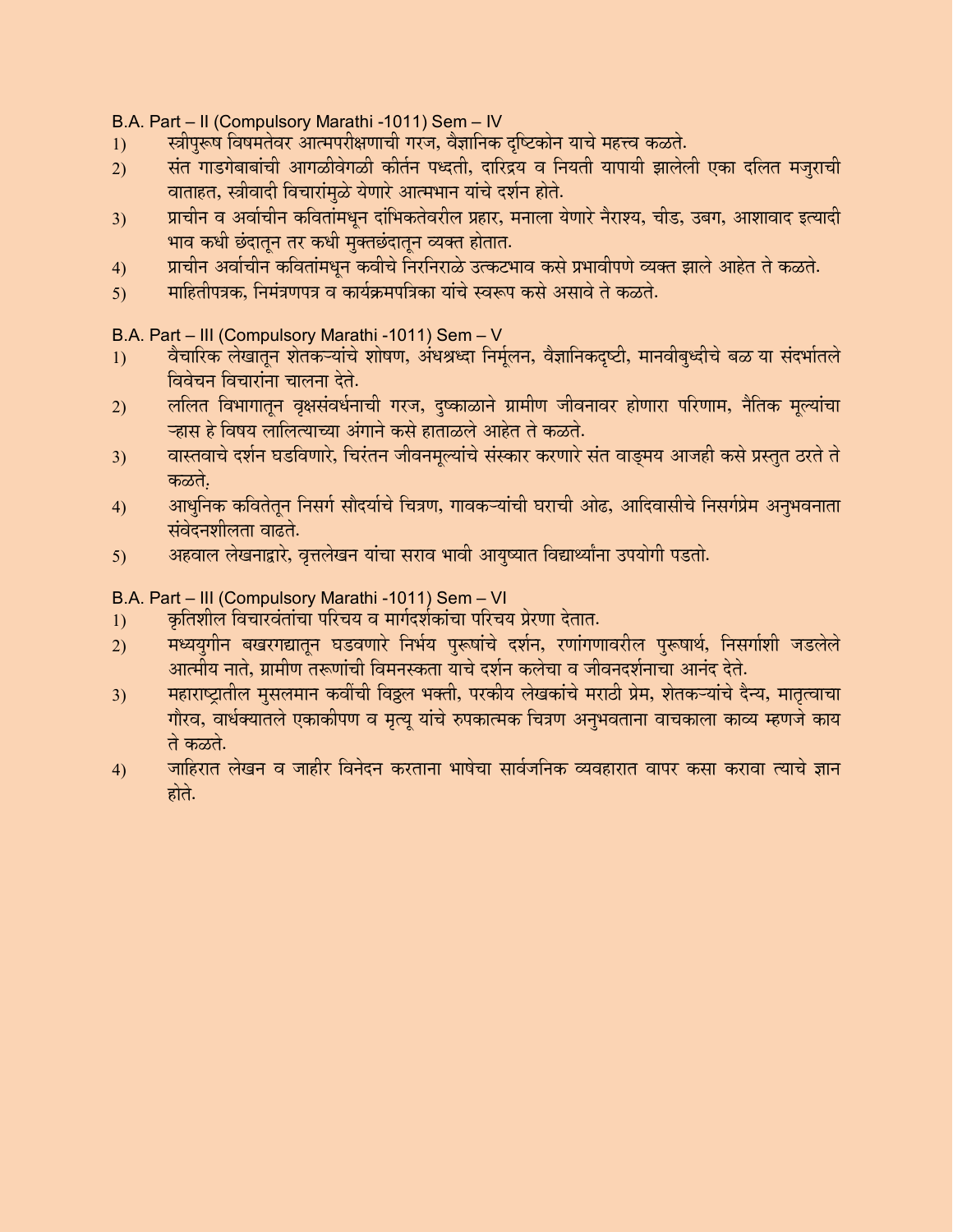# **Department of Sociology**

# **PROGRAM OUTCOMES : B.A. SOCIOLOGY**

After completion of the programme the students should be able to know.

- Studying the general principles and pillars of social life.
- Studying the patterns of human and social behavior and their effects on the individual and Society.
- The study and analysis of parts of social construction is a detailed study. This us because all other political, economic and educational institutions are affected by the prevailing social order.
- Diagnosis and treatment of the various social problems experienced by society and the development of various plans to address them.
- Students enable to recognize and explain the Social development of cultures.
- student enable to understanding the social cultural, social custom, social institutions, and Social problems in India
- Inspire students to the research
- Prepare for various types of competitive examinations.

# **PROGRAM SPECIFIC OUTCOMES : B. A. SOCIOLOGY**

## **On completion of the B. A. (Sociology) students are able to –**

- 1. Think critically about the causes and consequences of social inequality.
- 2. Design and evaluate empirical sociological research.
- 3. Explain and apply the major theoretical perspectives in sociology.
- 4. Communicate orally and in writing about sociological concepts.
- 5. Use their sociological education outside of the undergraduate classroom, particularly in their careers of further education.

# **COURSE OUT COMES :B. A. SOCIOLOGY**

## **B. A. Part- I, Sem. – I : Introduction to Sociology**

- 1. Students understand of the social structure, society, community, social group, status and role, social norms, social control.
- 2. Students capable for discuss any social issue.
- 3. Basic concept of sociology is very important of MPSC and UPSC.
- 4. Core course provide students with a solid grounding in the fundamentals of the sociology discipline.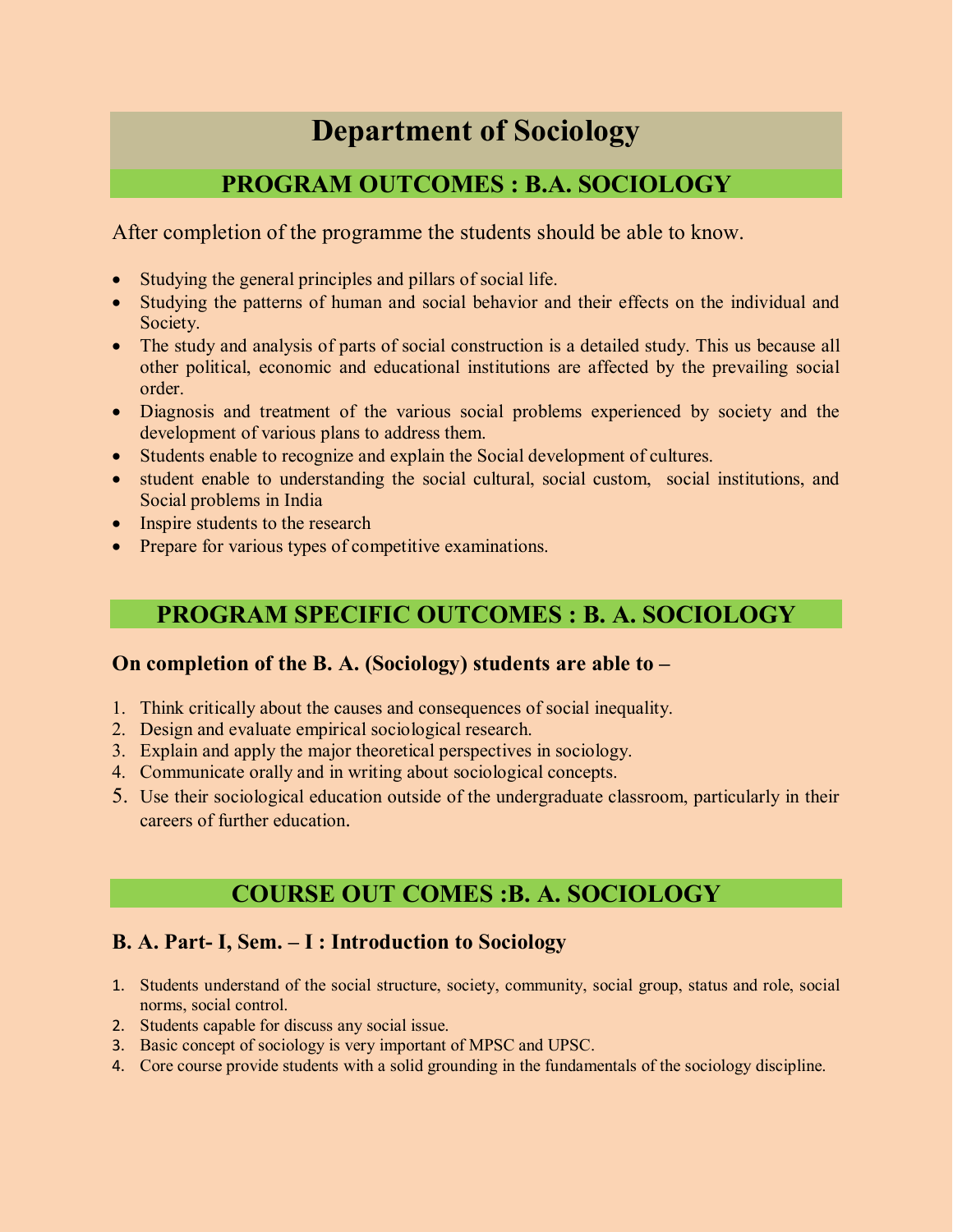## **B.A. Part- I, Sem- II : Introduction to Sociology**

- 1. Students understand of the culture, socialization, social Institutions, family, marriage, Religion in India.
- 2. Students got knowledge of Social movement.

## **B.A. Part- II, Sem. III : Social Problem in India**

- 1. Students got Knowledge of Perspective of Social Problems.
- 2. Students got knowledge of familiar problems.
- 3. Students got knowledge of population problems in India.
- 4. Students got knowledge of rural community in India.
- 5. Students got knowledge of problems of Alcoholism.

## **B.A. Part- II, Sem. IV : Social Problem in India**

- 1. Social Problems in India, topic as a current Social problems is very important section as far the syllabus of any competitive examination is possible, especially civil services exams.
- 2. Students understand of the Problems of Terrorism & White collar crime in India.
- 3. Students got knowledge for Intolerance, Riot and Crime.
- 4. Students got knowledge for Problems Relating to Urbanization.

## **B. A. Part- III Sem. V : Social Anthropology**

- 1. Students got knowledge of concept in Social Anthropology.
- 2. Students got knowledge of Methods of Social Anthropology.
- 3. Students got knowledge of Social Organization, Tribal economy, Dormitory system, status and role of tribal society, Marriage, and Concept of race.
- 4. Students got knowledge of tribal religion and tribal polity.

## **B. A. Part- III Sem. VI : Social Anthropology**

- 1. Students got knowledge of Tribal Marriage.
- 2. Students got knowledge of Tribal Family.
- 3. Students got knowledge of Totemisim and Dormitory System.
- 4. Students got knowledge of tribal development.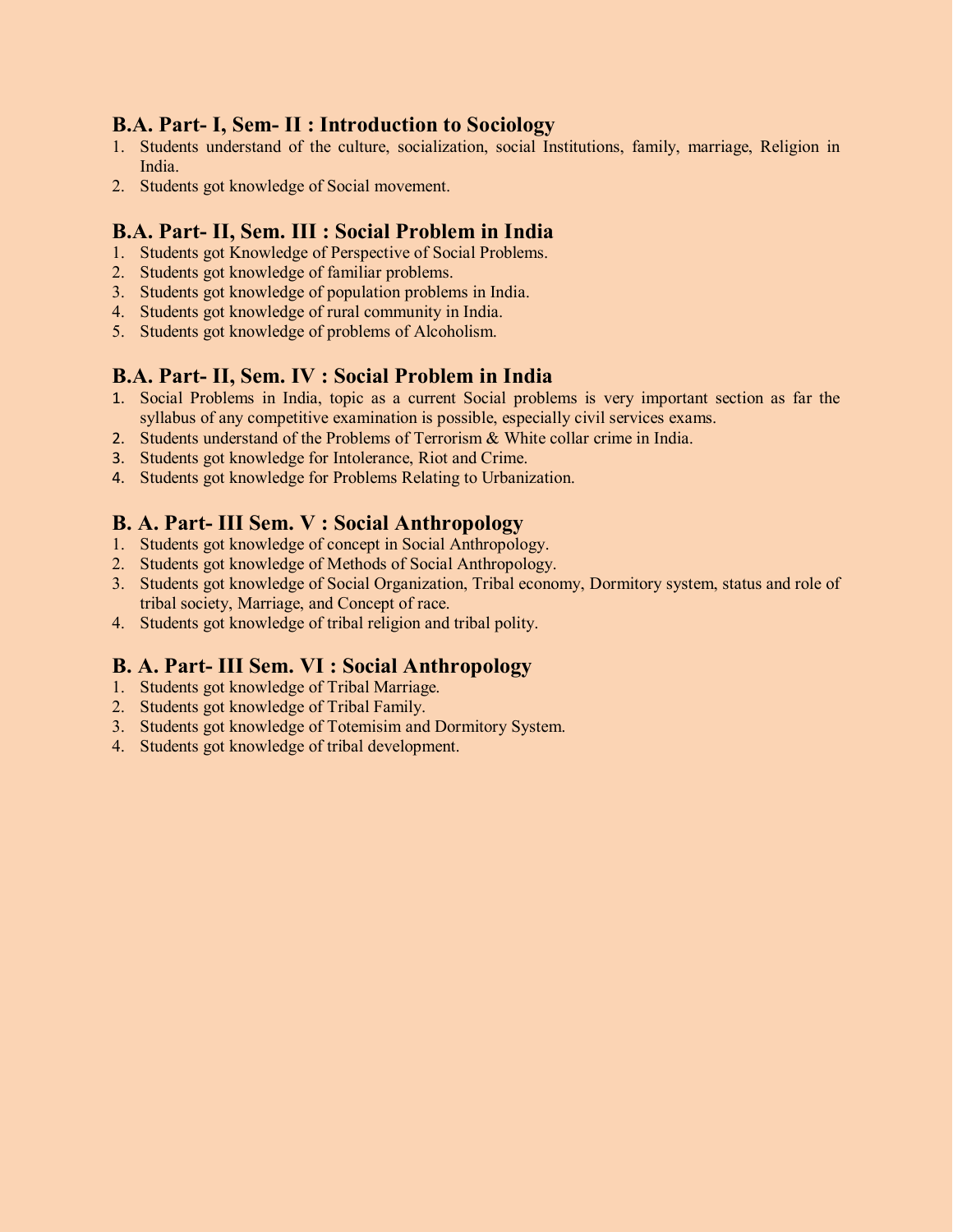# **Department of History**

## **Program outcomes : B. A. History**

After completion of the programme the students should be able to know.

- Students enables to evaluate, analyze and synthesize historical materials (Primary and Secondary Sources).
- Student enables to recognize and explain the historical development of cultures.
- Students understands to evaluate and recognize different empire in Indian history.
- Student enable to understanding the ancient, medieval and modern history.
- Student Identify the role of theory and methodology in the production of historical concepts.
- Understand the History of the countries other than India with comparative approach.
- Inspire students to the research.
- Prepare for various types of competitive examinations.

# **Program Specific Outcomes : B. A. History**

## **On completion of the B.A. (History) students are able to -**

- 1. A history graduate can find employment with Archaeological survey of India or with private firms related to archaeology.
- 2. For history graduates the option of public service is always open.
- 3. Work as a teacher in school and high schools.
- 4. Serve as conservator and tourist guide in historical monuments.
- 5. NGOs and Social welfare organization also employ BA History graduates.
- 6. Writer / Subject Matter Expert.
- 7. Work as a tourist guide at historical and religious places.

# **Course out comes : B. A. History**

## **B.A. Part– I, Sem.– I : History of India From Earliest Times to 1205 A.D.**

- 1. Students understand of the social, economical and institutional bases of Ancient India.
- 2. When students doing study of ancient Indian history that time they know about original culture religion and society.
- 3. Student capable for discuss any social issue.
- 4. Ancient Indian history is very important for MPSC and UPSC Examination.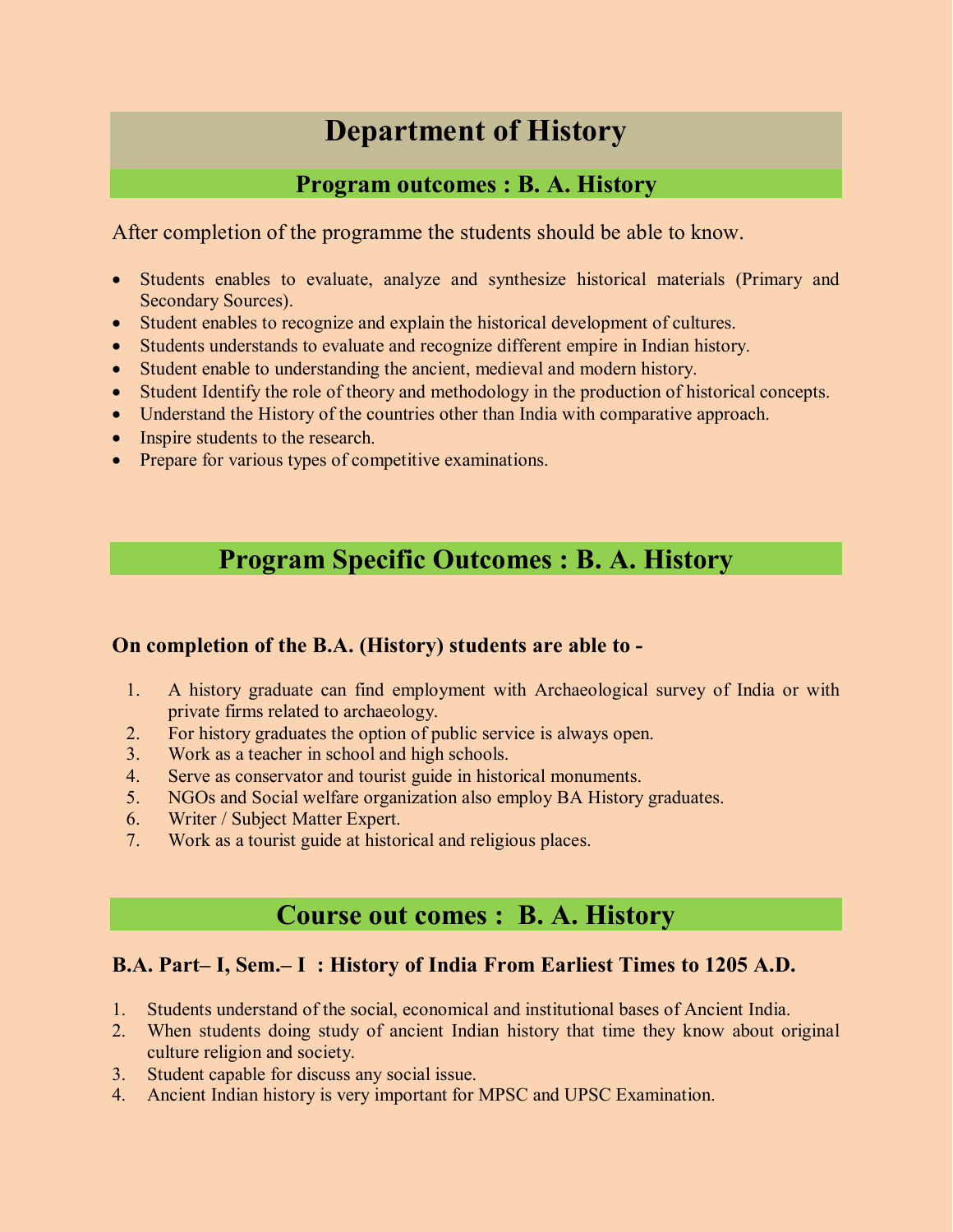## **B.A. Part– I, Sem.– II : History of India From 1205 to 1526 A.D.**

- 1. Student introduced nature of medieval Indian Society, economy, state formations, and the main religious currents of the time.
- 2. Students got knowledge of Delhi Sultanate.

### **B.A. Part– II, Sem.– III : History of India From Earliest Times to 1205 to 1756 A.D.**

- 1. Students got knowledge of Mughal Empire.
- 2. Students got knowledge of Maratha power.
- 3. Students got knowledge of administration of Mughal and Maratha.
- 4. Introduced to student social, economical and religious condition of this period.

## **B.A. Part– II, Sem.– IV : History of India From 1757 to 1947 A.D.**

- 1. History of modern India, topic as a part of history is a very important section as far as the syllabus of any competitive examination is possible, especially civil services exams.
- 2. Students understand of the stages of development in modern India.
- 3. Modern Indian history for competitive examinations.

## **B.A. Part– III, Sem. V & VI : History of Europe (From 1780 to 1905 A.D.)**

- 1. Students got knowledge of concept in world history.
- 2. Students got global event knowledge it is use for increased intellectual level.
- 3. World trend of thinking Marxist, Communalism, Nazizum, Fascism etc. introduced to students.
- 4. Students know history of Europe.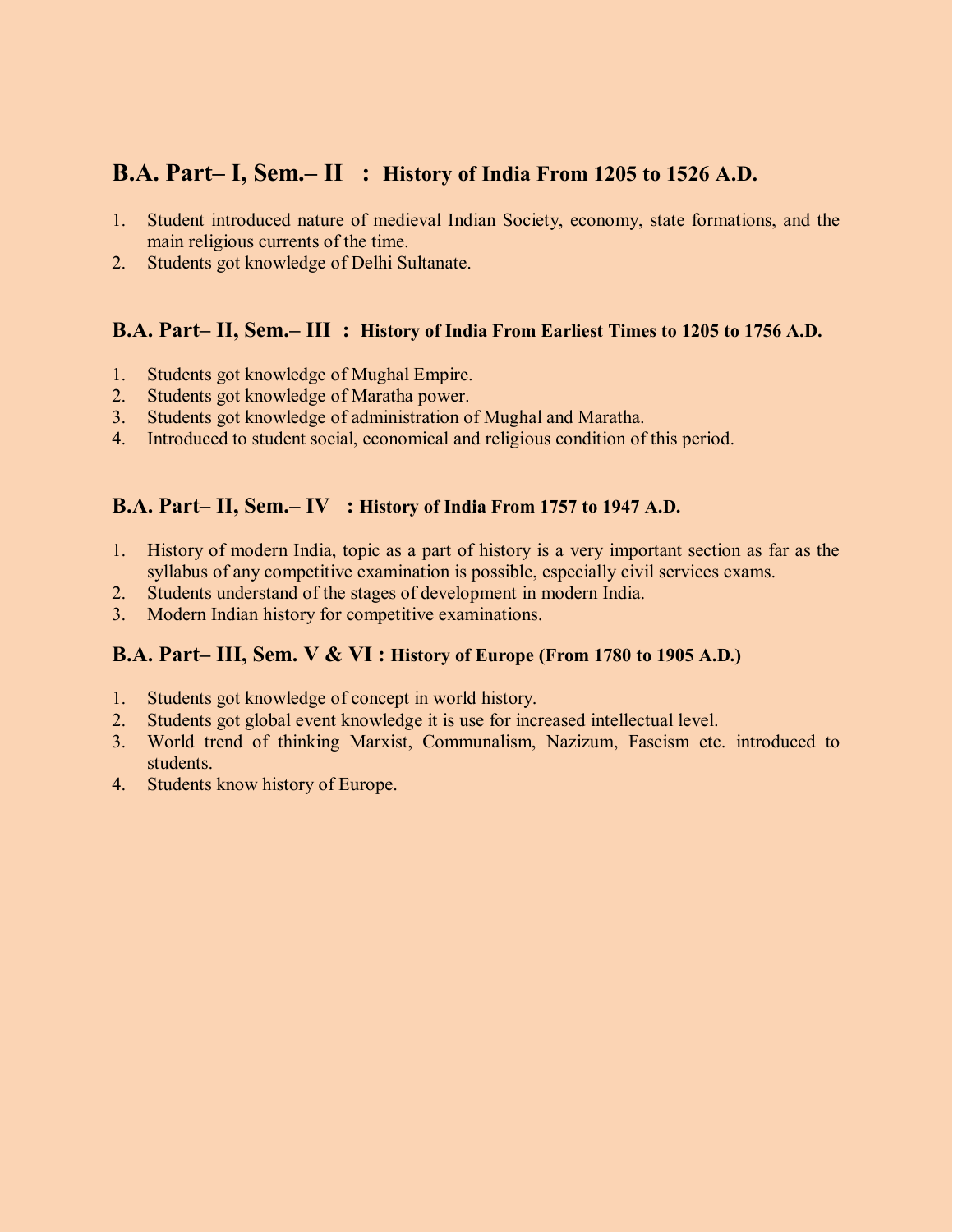# **Department of Political Science**

## **Program Outcomes: B.A. POLITICAL SCIENCE**

- The students should be able to develop academic proficiency in the subfields of Indian Government and Politics, Comparative Government, International Relations. Public Administration, Political Theory, and Political Ideology.
- The students should be able to Students enable to develop and be able to demonstrate skills in conducting as well as presenting research in political science.
- The students should be able to Students enable to analyze political and policy problems and formulate policy options.
- The students should be able to Students enable to discuss the major theories and concepts of political science and its subfields, and also deliver thoughtful and well articulated presentations of research findings.

## **PROGRAM SPECIFIC OUTCOMES: B.A. Political Science**

- The students should be able to serve as a politician
- The students should be able to work as a teacher in colleges, schools and high schools
- The students should be able to serve as political party member, political adviser, and well citizen of India.
- The students should be able to work in elections and political as well as administrative system.
- The students should be able to serve in forest department as forest conservator.
- The students should be able to can admit to MA Politics, LLB, MSW, MBA,
- The students should be able to work in NGOs.
- The students should be able to can Prepare for Competitive exams.

## **Course Outcomes**

### **B.A. - (SEM-I) : Indian Constitutional Provisions and Local Self Government**

- The student will be able to characteristic of Indian Constitution, Preamble, Fundamental Rights.
- The student will be able to Directive Principal of State Policy, Fundamental Duties, Citizenship.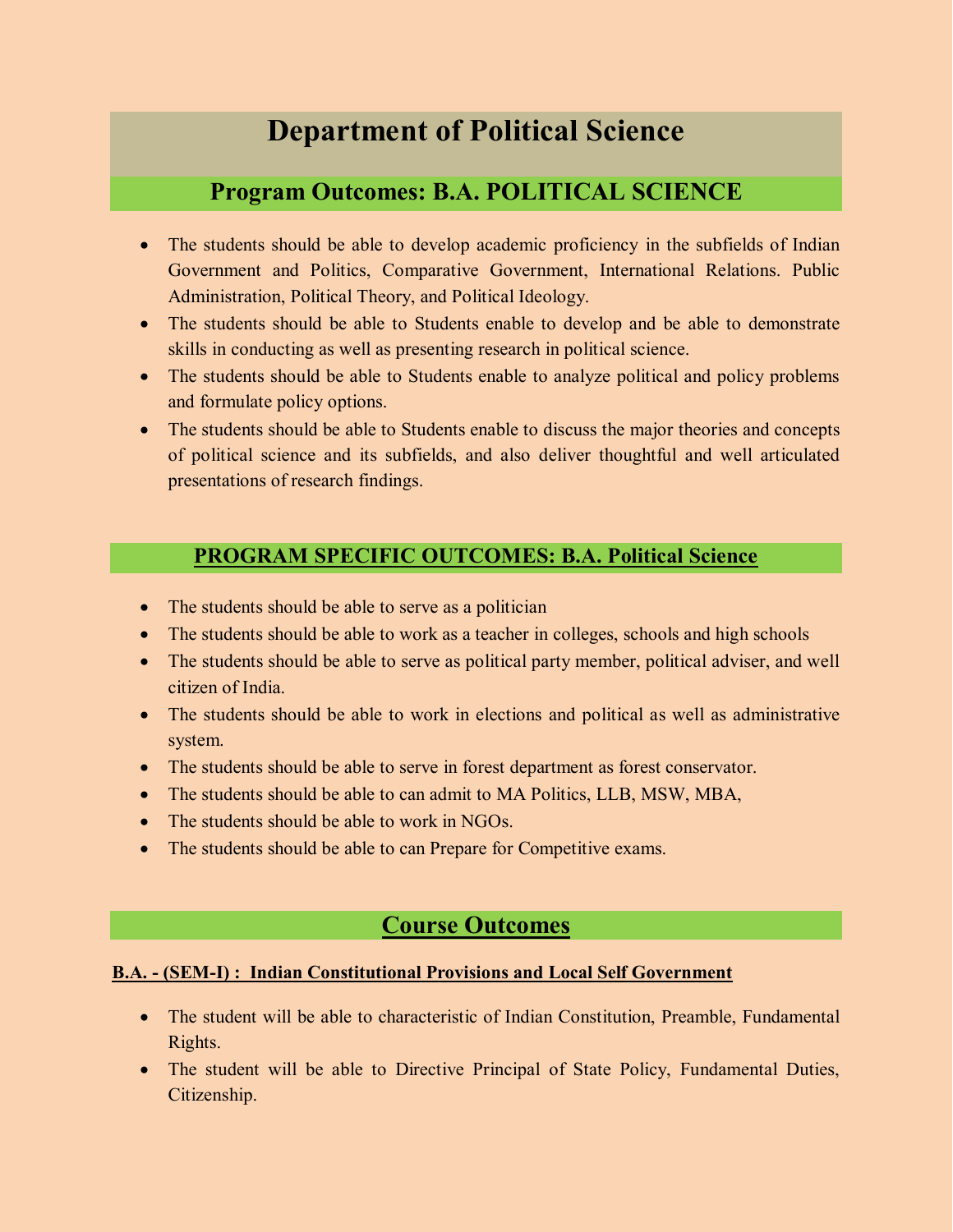- The student will be able to President, Vice President, Prime Minister
- The student will be able to Parliament, Loksabha, Rajyasabha.
- The student will be able to Judicial System of India Supreme Court, High Court.

## **BA - (SEM-II) : Indian Constitutional Provisions and Local Self Government**

- The student will be able to Election Commission of India Structures, Power and Function.
- The student will be able to State Executive Governor, Chief Minister, Council of **Minister**
- The student will be able to State Legislature Structure, Power and Function.
- The student will be able to Local Self Government.
- The student will be able to Women Political Participation in Panchyat Raj, Nagpur Pact in Maharashtra Formation, Right to Information Act.

## **B.A. II (SEM-III) : Selected Constitution and International Relation**

- The student will be able to Constitution of U.K. Salient features, Crown, Prime Minister, Cabinet.
- The student will be able to Parliament System of U.K. House of Lords, House of Commons, Shadow Cabinet.
- The student will be able to Constitution of USA Salient feature, President, Cabinet, Vice President.
- The student will be able to Legislature of USA Senate, House of Representative, Supreme Court.
- The student will be able to South Asian Association for Regional Co-operative (SAARC)

## **B.A. SEM-IV**

- The student will be able to Constitution of China Salient Feature, National People Congress, Standing Committee.
- The student will be able to President of China, State Council, Prime Minister, Role of Communist Party.
- The student will be able to United Nation Organization Character, Aims and Principle, General Assembly.
- The student will be able to Security Council of UNO, Secretary General, International Court of Justice.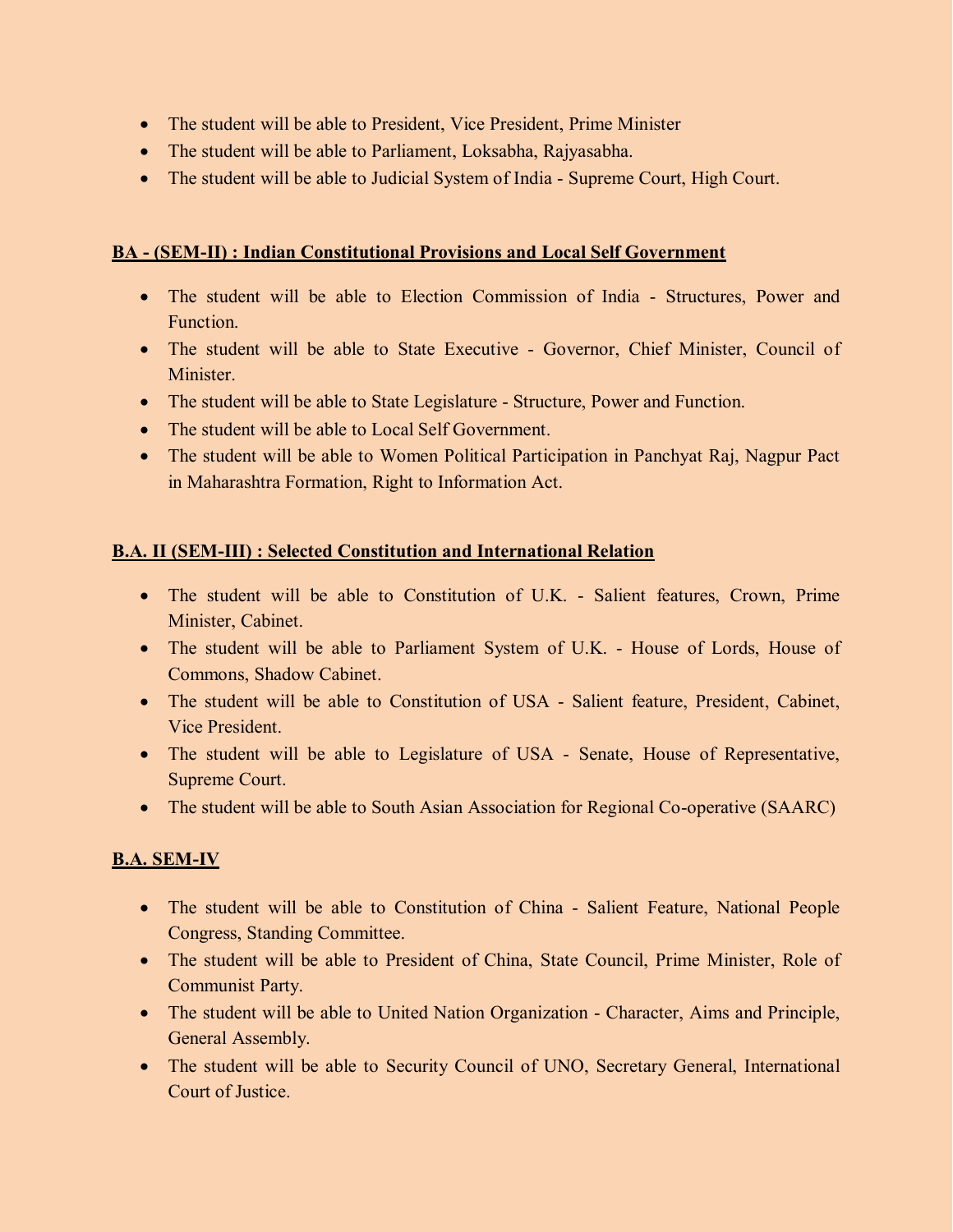• The student will be able to Indo-China Relation - Major Issue - Tibet, Role of China about India, Impact of Chinese goods and market.

## **B. A.- SEM- V**

- The Students will be able to meaning of Reservation policy In Indian Parliament Politics of India
- The Students will be able to Meaning of Nationalism
- The students will be able to meaning of Communalism
- The students will be able to meaning of Leadership Factor of Leadership
- The students will be able to Meaning of Terrorism Kind of Terrorism

## **B.A. SEM - VI**

- The students will be able to Meaning of Concept of State Aristatal
- The students will be able to meaning of Abraham Lincon thought the Concept of **Democracy**
- The students will be able to meaning of Swami Vivekananda the Concept of Nationalisam.
- The students will be able to meaning of Karl-Marx the Concept of Sociolism
- The students will be able to meaning of Devid Eston Concept of Behaviouralism.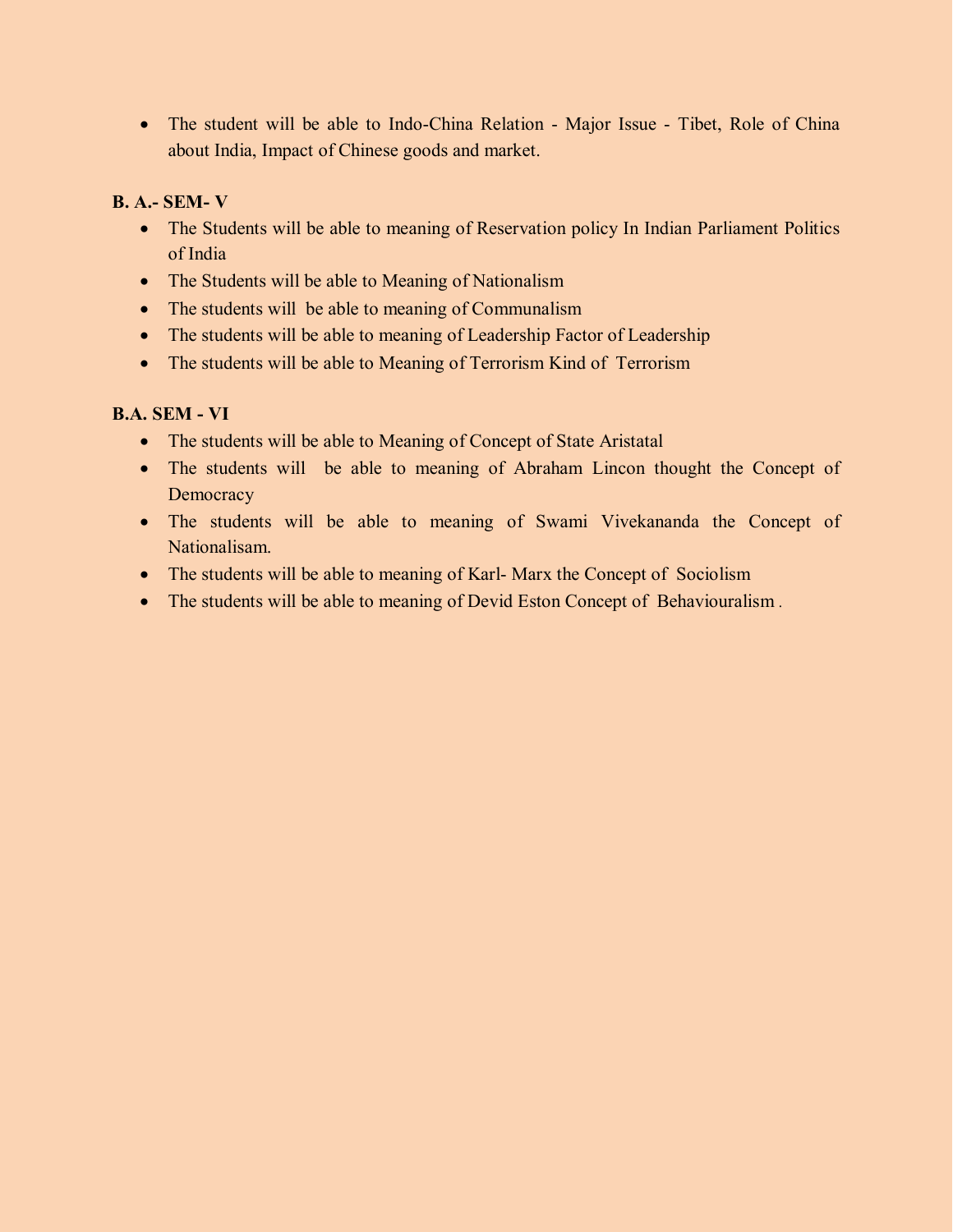# **Department of Home Economics**

## **Programme Specific Outcome : B. A. Home Economics**

- 1. Develop skills and capacity in order to make happy home & family life.
- 2. Develop the mental  $&$  physical health of people.
- 3. Develop the entrepreneur skill and learn to earn.
- 4. To prepare Event Management.
- 5. Develop the values of family life  $\&$  achieve goals of life.
- 6. They identity the problems of childhood and to find the solutions.
- 7. Strengthen the living standard of people.
- 8. Develop the interest of the students in research on rural area.

## **Course Outcomes :**

- **B. A. - SEM-I**
	- 1. To introduce the student to the field of Home Economics
	- 2. Create an awareness among the student about resources and their management in the family and other field
	- 3. Make aware about decision making capability of women.
	- 4. Provide knowledge and develop skills regarding principles and methods of interior decoration.
	- 5. Develop skill regarding preparing the bouquet and flower arrangements for decoration and get employment.

## **B.A.-SEM-II**

- 1. Acquire basic knowledge of principles of residential house
- 2. Apply various method and techniques of work simplification
- 3. Employability skills for earning while learning.
- 4. Bring awareness about waste management and water conservation for environment protection
- 5. Train the student from self employment point of view.

### **B.A.-SEM-III**

- 1. Understand the basic concept of nutrition.
- 2. Gain the knowledge of food, functions of food and Nutritive values.
- 3. Develop abilities to prepare diet plan for various stages.
- 4. Inspire the entrepreneurial skill.